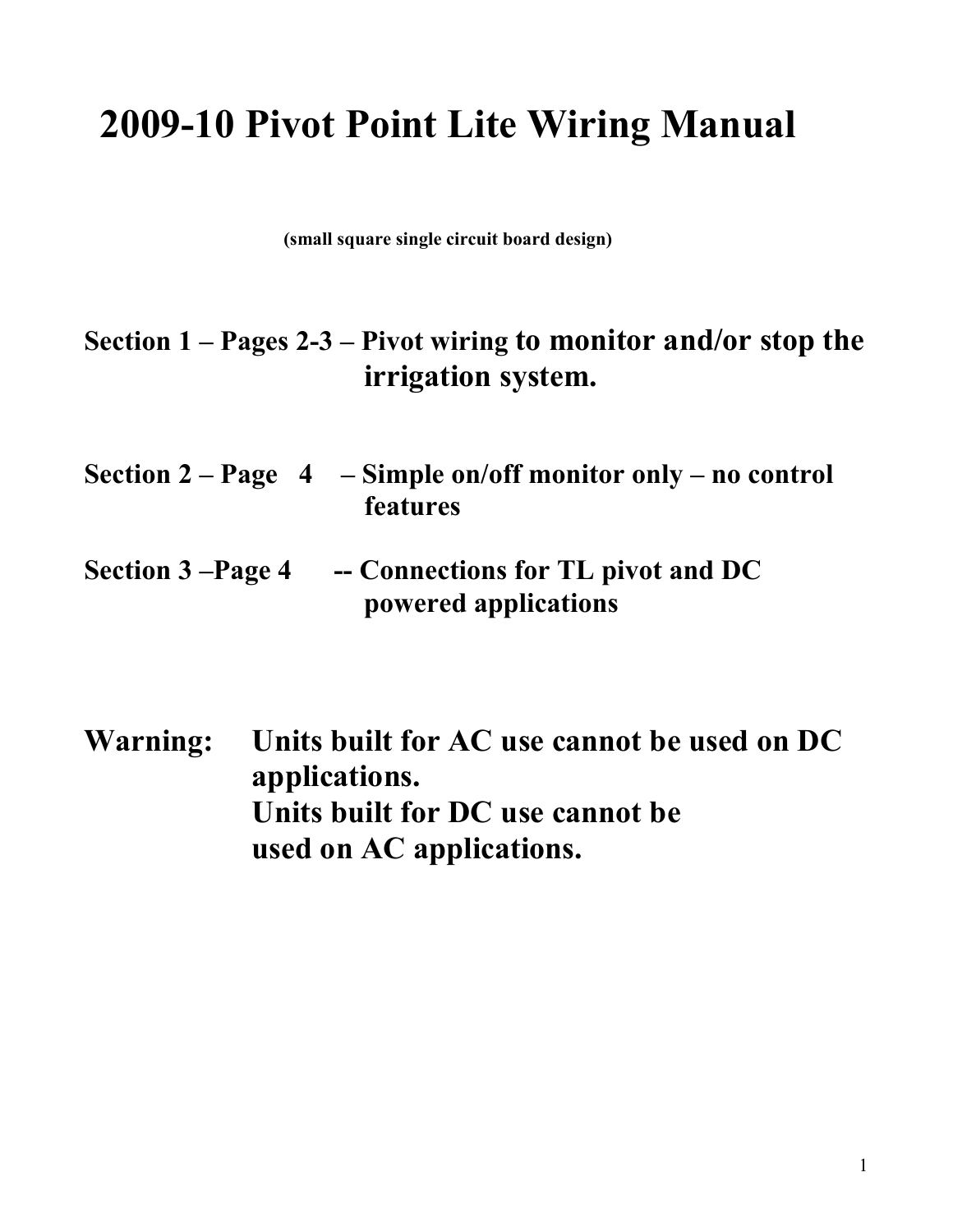## **Section 1 - Pivot wiring to monitor and/or stop the irrigation system:**

### **Warning: unused wires must be capped or taped off individually to avoid damage to unit.**

### **Safety circuit must be tested by the installer before A/D after installation is finished.**

#### **\*/OTE\* O/ ALL U/ITS – BLACK WIRE WITH RED STRIPE IS /OT USED**

#### **Zimmatic:**

- 1. Remove the Zimmatic brown (safety) wire from the terminal strip (span cable side) in the end tower box and install our Black wire AND Red/Black wire in its place.
- 2. Use a wire nut to connect our Red wire to the Zimmatic brown (safety) wire that was removed from the terminal strip in step 1.
- 3. Install our Orange wire into the terminal strip with the other white (neutral) wires.

#### **Valley:**

- 1. Remove the Valley yellow (safety) wire from the terminal strip (span cable side) in the end tower box and install our Black wire AND Red/Black wire in its place.
- 2. Use a wire nut to connect our Red wire to the Valley yellow (safety) wire that was removed from the terminal strip in step 1.
- 3. Install our Orange wire into the terminal strip with the other white (neutral) wires.

#### **Olson: (After 1980)**

- 1. Remove the yellow (safety) wire from the terminal strip (span cable side) in the end tower box and install our Black wire AND Red/Black wire in its place.
- 2. Use a wire nut to connect our Red wire to the yellow (safety) wire that was removed from the terminal strip in step 1.
- 3. Install our Orange wire into the terminal strip with the other white (neutral) wires.

#### **Lockwood with 16v safety system:**

- 1. Remove the 120v wire going to the safety transformer and connect our Black wire AND Red/Black wire in its place.
- 2. Use a wire nut to connect our Red wire to the wire that was removed from the transformer in step 1.
- 3. Install our Orange wire in with the other neutral (white) wires. **-see note-**

**-note-** on older Lockwood systems, the power to the safety transformer is flip-flopped depending on which direction the system is moving. **On these, change step 3 to this:** Install our Orange wire into the other 120v terminal on the safety transformer. (with the wire that was not disturbed in step 1 or 2)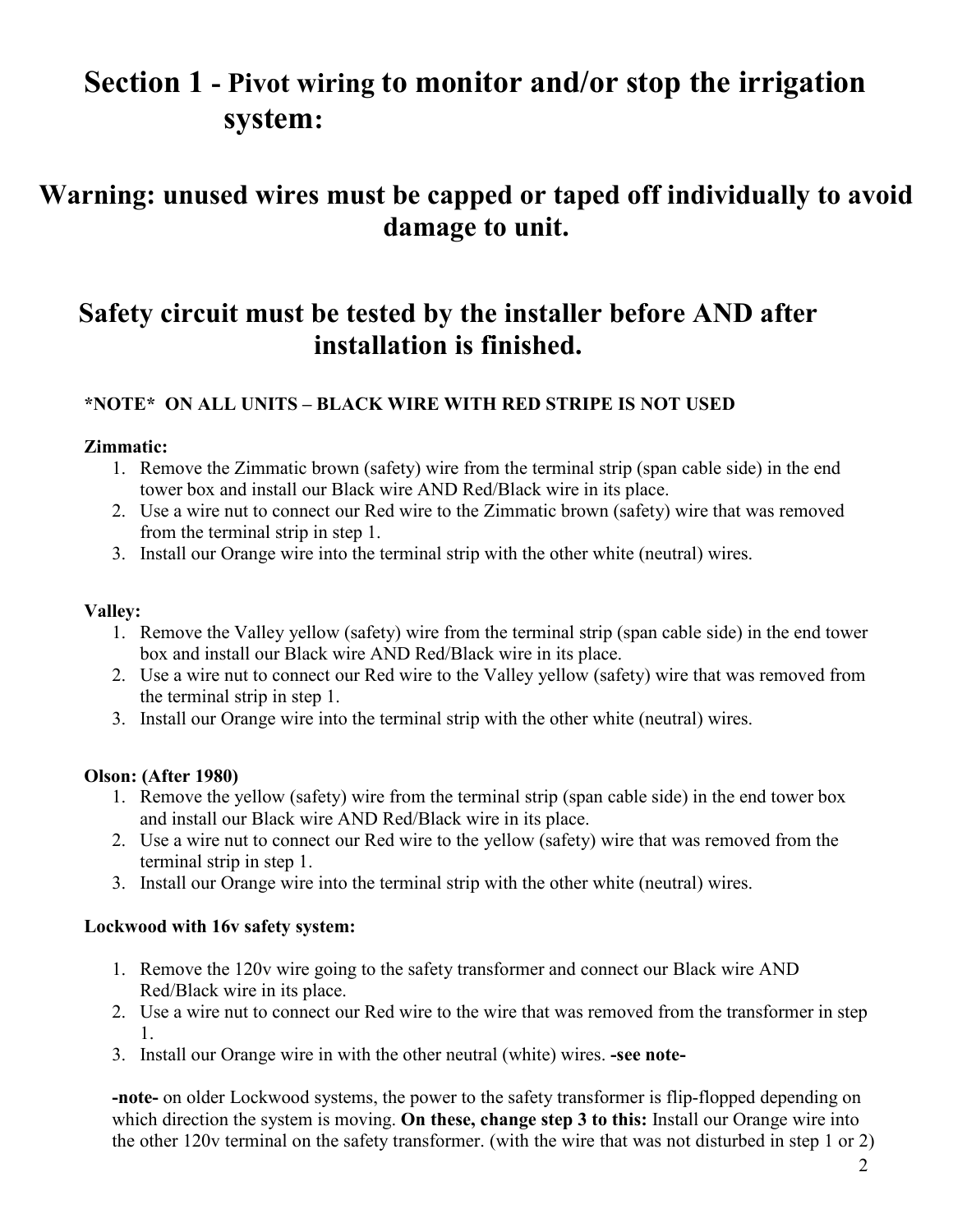## **Reinke and similar Neutral Safety System Wiring**

- **Note** - On some Rienke pivots, the safety circuit begins at the second-to-last tower instead of at the end tower. (where the Brown Safety wire connects to the White Neutral wires) On these systems you will need to change the second-to-last tower and the end tower. In the end tower, make a jumper to connect the white neutral wires to the brown safety wire. At the second-to-last tower, locate the white wire that connects the overwatering timer contact (#10 on most) to the neutral wires on the terminal strip. Remove this white wire from the terminal strip, but leave it connected to the overwatering timer contact. Then, connect that white wire to the brown safety wire that goes out to the end tower. (this wire most likely is capped or not hooked up to anything in this second-to-last tower box)

You should now have a safety circuit that starts in the end tower box where the brown wire is connected to neutral, and then travels to the second-to-last tower box on the brown wire, goes to the overwatering timer contact #10, then exits the overwatering timer on terminal #8, goes to the limit switch, then leaves the limit switch and goes to the next tower closer to the main panel.

AFTER COMPLETING THIS, YOU MUST TEST THE SAFETY TO BE CERTAIN THE SYSTEM WORKS CORRECTLY. WITH THE SYSTEM RUNNING, DISCONNECT THE BROWN SAFETY WIRE FROM THE TERMINAL STRIP IN THE END TOWER BOX – THIS SHOULD SAFETY THE SYSTEM OFF IF THE RE-WIRING WAS DONE CORRECTLY.

#### **ONLY AFTER THIS SAFETY TEST PASSES, THEN PROCEED TO STEP 1 OF THE PIVOT POINT WIRING BELOW.**

- 1. Remove the Rienke brown (safety) wire from the terminal strip (span cable side) in the end tower box and install our Red/Black AND Orange wires in its place. - See Note -
- 2. Use a wire nut to connect our Red wire to the Rienke brown (safety) wire that was removed from the terminal strip in step 1.
- 3. Install our Black wire into the relay assembly as shown (see Picture 1 below) Relay part number W78ARCSX-11, and Base part number – 70-459-1
- 4. Run jumper wires from the forward and reverse on the terminal strip and install them into the relay as shown (see Picture 1 below - this gives the Pivot Point 120v on the black wire no matter which direction the pivot is moving)

#### **Picture 1 – Additional Relay for Rienke – (other neutral safety type pivots similar)**

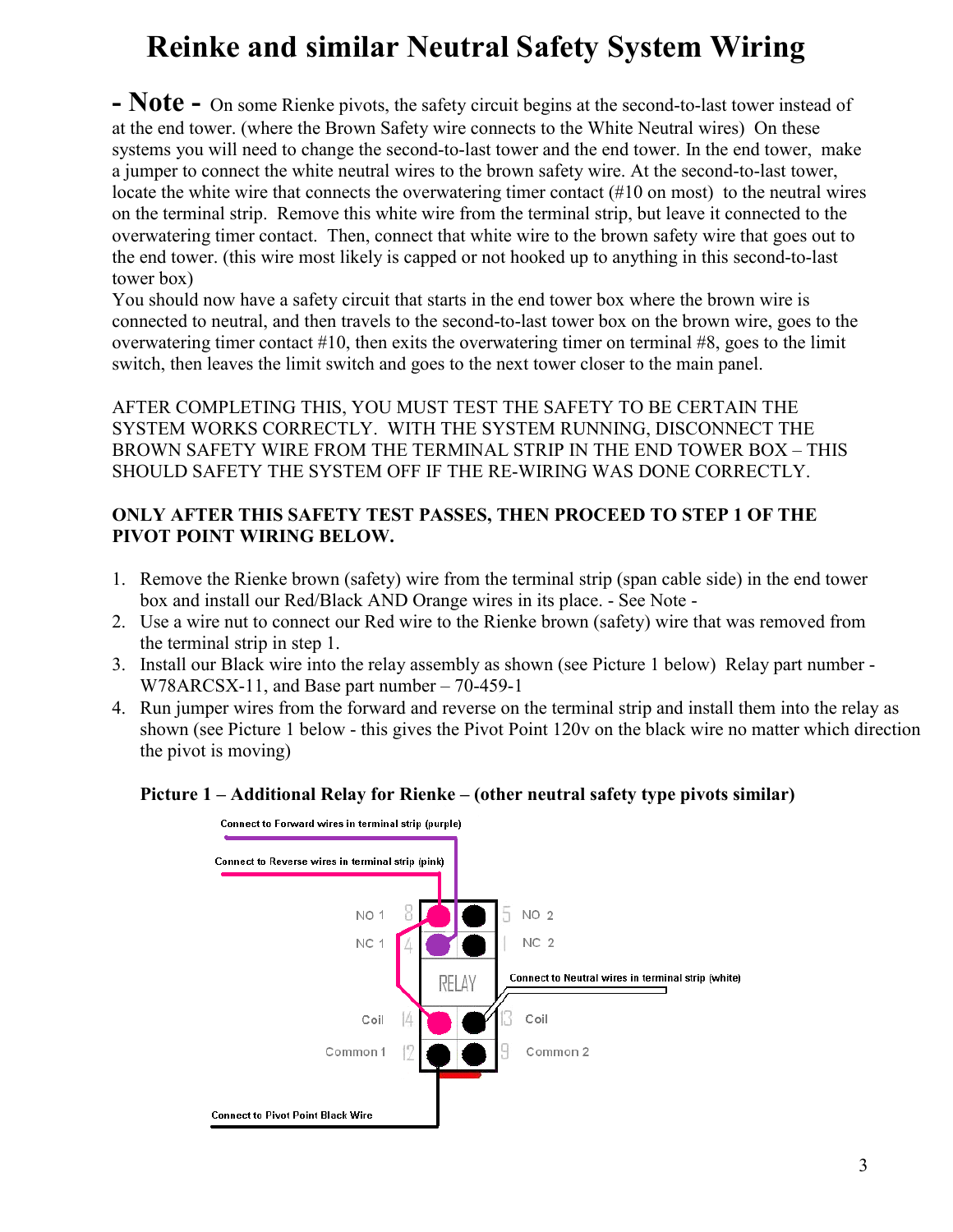## **Section 2**

## **Simple Power On/Off Monitor Wiring:**

This is only to monitor if Power to a device is on or off – there are no controls. **120v AC Device Monitor system:**  Orange Wire – Neutral Black Wire – 120v AC

### **Section 3**

### **7 to 28 Volt DC or on TL Pivot with DC power (Mounted at Center or Wire run to first tower)**

Orange Wire – 7-28v DC Black Wire – Ground Red Wire – Normally Open Relay Red/Black – Common on relay 1. Connect Black to Ground

- 2. Connect Orange to 7-28 VDC
- 3. Connect Red/Black to Ground
- 4. Connect Red Wire to S terminal of Murphy switch (this will ground the Murphy switch and kill power to the pivot when activate via the web)

### **Using on end tower of TL pivot with Precision Point Control (24 volt controls at the end tower)**

1 In the end tower box, connect our Red/Black wire and our Black wire to the Ground Bus in picture 1

2 In the end tower box, connect our Orange wire to a new diode pair (from the TL kit available from AgSense) attached to FWD and REV as shown in picture 1 (MUST ADD NEW DIODE PAIR – existing diode pair is to run the speed sensor only – do not modify or remove the original pair if your system has them – just add the two new diodes to the FWD and REV terminals that the original diode pair is already in.)

3 In the end tower box, connect our Red wire to an unused span cable wire that goes back to the center of the pivot to the T&L Point Control Panel.

4 At the center of the pivot, the span cable wire that was used in step 3 must be connected correctly to shut off the pivot one of these two ways depending on how the Point Control Panel is powered:

- A. On pivots being powered from the 12v battery of the diesel/gas engine, connect the wire from step 3 to terminal 11 in the T&L Point Control Panel (if the Murphy switch 117 "s" terminal is wired into the Point Control Panel) - If the Murphy switch is not wired into the Point Control Panel, you must run the wire from step 3 directly to the Murphy 117 "s" terminal.
- B. On pivots being powered by AC, an isolation relay must be installed in the Point Control Panel. This relay must be a 24v DC Coil relay that is Normally Open.
	- a. Connect one terminal of the relay coil to the wire from step 3.
	- b. Connect the other terminal of the relay coil to terminal 10 in the Point Control Panel (24v DC)
	- c. Next, if the Murphy 117 is wired into the Point Control Panel, connect the "Common" terminal of the Isolation relay to terminal 12 in the Point Control Panel (AC Neutral). Then connect the "Normally Open" terminal of the isolation relay to terminal 11 in the Point Control panel (Murphy 117 "s").
	- d. If the Murphy 117 is not wired into the Point Control Panel, you must run wire from terminal 11 in the Point Control panel to the Murphy 117 "s" terminal, and run wire from terminal 12 in the Point Control panel to AC Neutral in the electric panel that the Murphy switch is in.